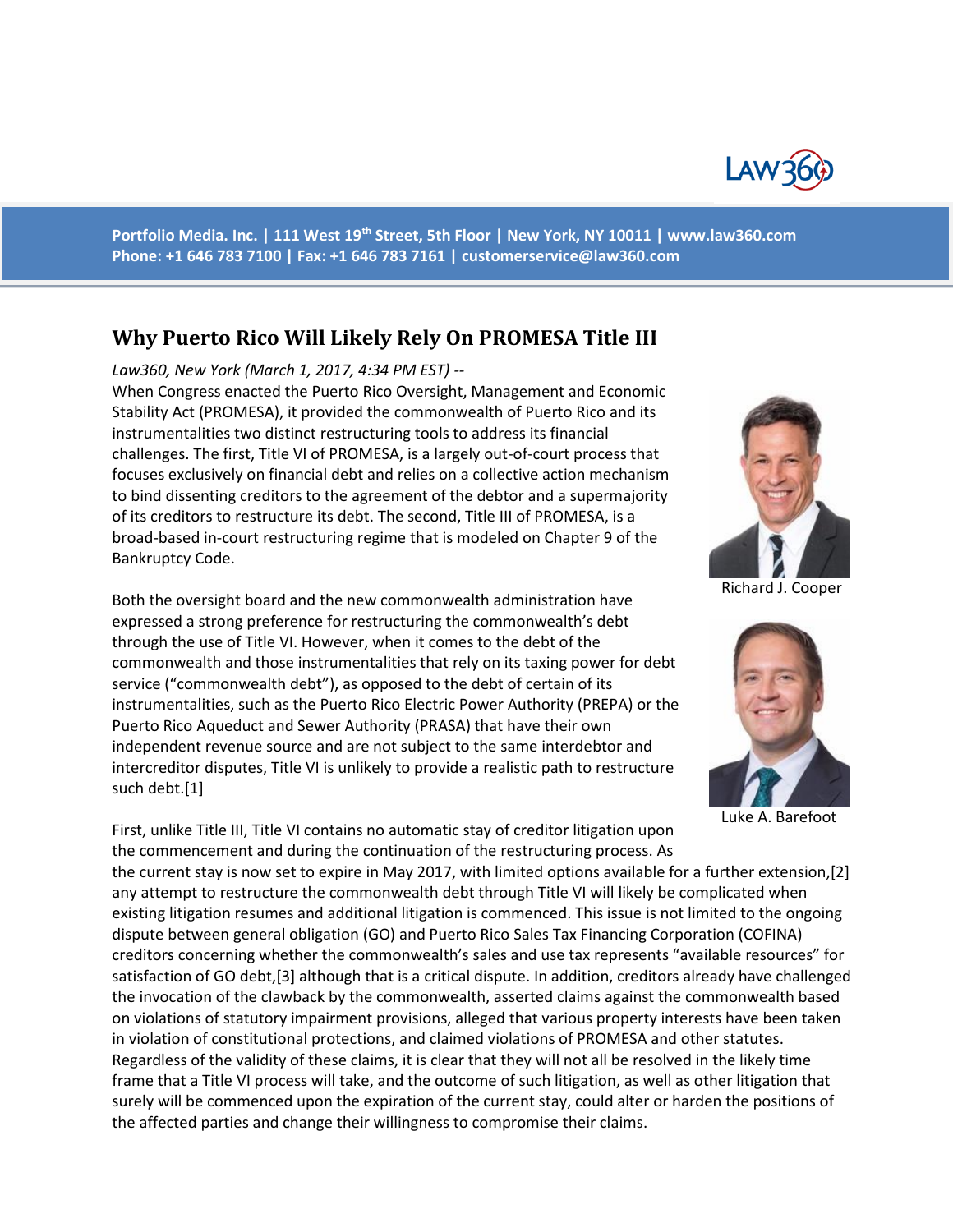Second, Title VI is limited in its scope, as only financial debt can be restructured as part of the process. In the case of the commonwealth, that would mean not only that nonfinancial obligations such as pension or retiree health obligations, contract claims, labor liabilities or impairment claims based on debts of the commonwealth's instrumentalities could not be restructured, but the fact that they would fall outside the scope of the Title VI process will inevitably make financial creditors, who otherwise would be inclined to participate in a financial restructuring, less willing to participate knowing that the commonwealth could be exposed to potentially billions of dollars of contingent liabilities even after completion of a targeted Title VI financial restructuring. This isn't an academic point in the case of the commonwealth, particularly where the oversight board has already called for substantial reductions in the commonwealth's pension liabilities, which will be difficult to achieve absent a Title III process.

In addition, the commonwealth could face billions of dollars in potential statutory and contract impairment claims from creditors who do not consent to a Title VI restructuring and assert claims against the commonwealth for violating numerous nonimpairment covenants that the commonwealth entered into in connection with the financing of certain of its instrumentalities, as well as guarantees of instrumentality debt issued by the commonwealth. Although these nonimpairment claims may ultimately fail, they have been asserted in pending proceedings and additional claims will likely be asserted once the current stay of litigation expires.

Third, unlike Title III, Title VI has a number of procedural and substantive limitations that make it ill-suited to address the interrelated web of tax-supported debt issued by the commonwealth and its instrumentalities. For example, a court in a Title VI process has limited authority under PROMESA when it comes to addressing issues that go beyond approving the specific changes to the terms of the restructured debt. Unlike a Title III court, a Title VI court likely lacks the power to enter an order as broad as what is typically contained in a Chapter 9 confirmation order, addressing and resolving issues between and among debtors and their respective creditors (such as those between GO and COFINA creditors that are at the heart of some, but not all, of the intercreditor disputes that exist today). In addition, Title VI does not provide the district court overseeing the restructuring with jurisdiction to resolve "related to" litigation that could potentially implicate the debtor. Thus, any Title VI process for the commonwealth would likely have to be conditioned on  $-$  and therefore the implementation delayed by  $-$  the resolution of numerous legal issues that will be decided in separate proceedings conducted outside of the district court approving the restructuring, which with appeals could take years.

In contrast, a Title III court can address "related to" litigation and can take full advantage of its equitable powers to fashion a broad confirmation order that will provide a clear and reliable discharge of all manner of obligations upon confirmation, providing the commonwealth with a true clean slate upon emergence. The value of a broad confirmation order and fresh start cannot be underestimated. In Chapter 9 and Chapter 11 bankruptcy cases, debtors have been able to return to credit markets based in part upon the certainty that a comprehensive discharge provides (even in the face of pending appeals of a bankruptcy court order). Facilitating Puerto Rico's return to the credit markets is not only one of the primary objectives of PROMESA, but its achievement will be an important barometer of the durability of the restructuring once achieved.

Apart from these legal and structural limitations inherent in the Title VI process, there are also substantial practical reasons why the oversight board and the new government are likely to eventually rely on Title III to restructure the commonwealth's tax-supported debt.

First, unlike Title VI, which requires a supermajority of creditors in each pool of claims to consent to the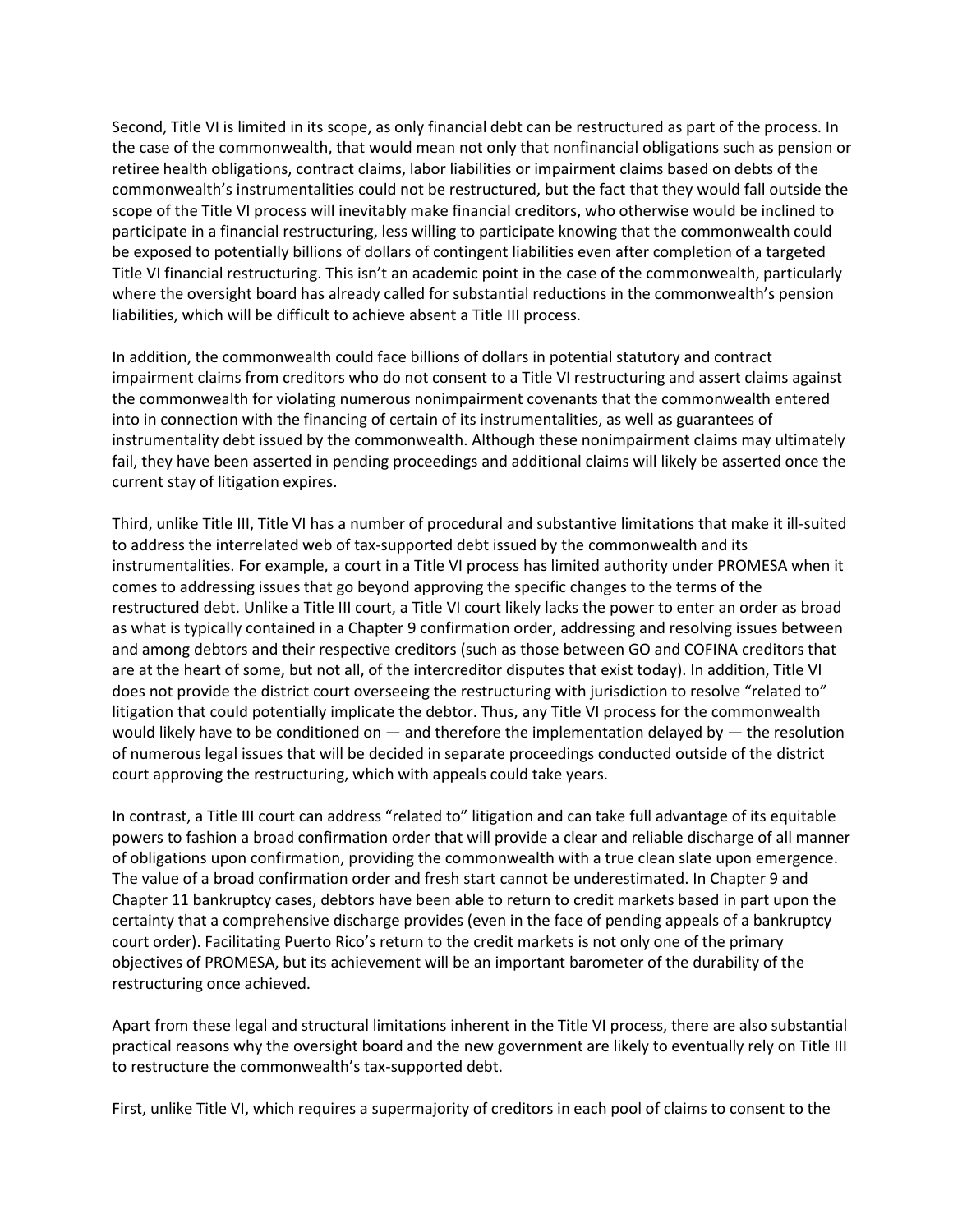restructuring, Title III incorporates the bankruptcy cramdown power for nonconsenting classes of claims. Although it would be wonderful to believe that multiple pools of creditors across nearly a dozen different debtors holding in excess of \$50 billion of debt will agree by supermajority to a consensual restructuring, more than two years of efforts to reach such a consensual solution have shown that result is unlikely to occur in the time frame available (even with new powers afforded to the oversight board and the commonwealth under PROMESA). The cramdown power incorporated in Title III — which would allow a plan of adjustment to be approved (if it meets all other requirements) with the approval of a single impaired class — is a powerful tool that will no doubt influence creditor behavior.

Nor is it likely that the commonwealth and the oversight board can effectively bifurcate the commonwealth credits into a multiple-stage restructuring achieved initially through a Title VI process. Even if the commonwealth and the oversight board were to focus their initial efforts on a consensual Title VI proceeding for the two "senior" commonwealth credits (GO and COFINA), with the remainder addressed in one or more subsequent restructurings, the success of the "first-stage" GO and COFINA restructuring will ultimately be subject to the outcome of the subsequent proceedings and possible claims that may be asserted against the commonwealth as a result.

Moreover, separating the commonwealth credits into two distinct baskets is not as easy as one might think. For example, the commonwealth has guaranteed the debt of certain issuers such as the Puerto Rico Public Buildings Authority (PBA) and PRASA, and has issued more than \$4 billion in appropriation debt to the Government Development Bank for Puerto Rico (GDB). Leaving resolution of these material issues to an uncertain stage-two process is unlikely to be accepted by a supermajority of creditors of each of those debtors. In addition, many commonwealth instrumentalities (including the University of Puerto Rico (UPR), the GDB, the Employees Retirement System, and even the Highways and Transportation Authority), depend in whole or in part on appropriations from the commonwealth which would necessarily have to be agreed as part of the fiscal plan approved as part of the stage-one restructuring. Not having UPR creditors present as part of that negotiation of that plan of adjustment, as an example, even though it would establish whether there are sufficient appropriations to provide capacity for debt service at UPR, is not likely to be well-received by UPR creditors, and likely to invoke legal challenges.

This raises the second practical reason why the commonwealth's tax-supported debt will likely need to be restructured as part of an overall commonwealth-wide Title III process: the substantial cross-ownership of debt that exists among the commonwealth and its various instrumentalities by certain institutional investors and insurers. One of the complicating factors in the restructuring efforts to date has been the fact that a number of institutions hold or insure debt not only of the commonwealth but also of one or more of its instrumentalities. Any strategy that depends for its success on the prospect of these institutions accepting an outcome for certain of their Puerto Rican holdings while they roll the dice on the remainder of their commonwealth positions is likely to be challenging to implement, to say the least.

There is also the other practical concern that every debtor including the commonwealth faces  $-$  will it have sufficient liquidity to continue operating during the pendency of the restructuring process, which in the commonwealth's case could take years. Title III  $-$  in contrast to Title VI  $-$  incorporates the Bankruptcy Code's provisions on debtor-in-possession (DIP) financing, providing potential lenders with the certainty and security of a superpriority lien and protections against reversal on appeal. This may be of particular import if Congress fails to maintain current levels of support under the Affordable Care Act or other government programs, and/or if the island's revenues further deteriorate to require financing for essential government services during the course of a restructuring. Additionally, once Title III is filed, secured creditors that do not have "statutory liens" or are not secured by "special revenues," are no longer entitled to a pledge of future revenue streams, which itself could free up additional liquidity.